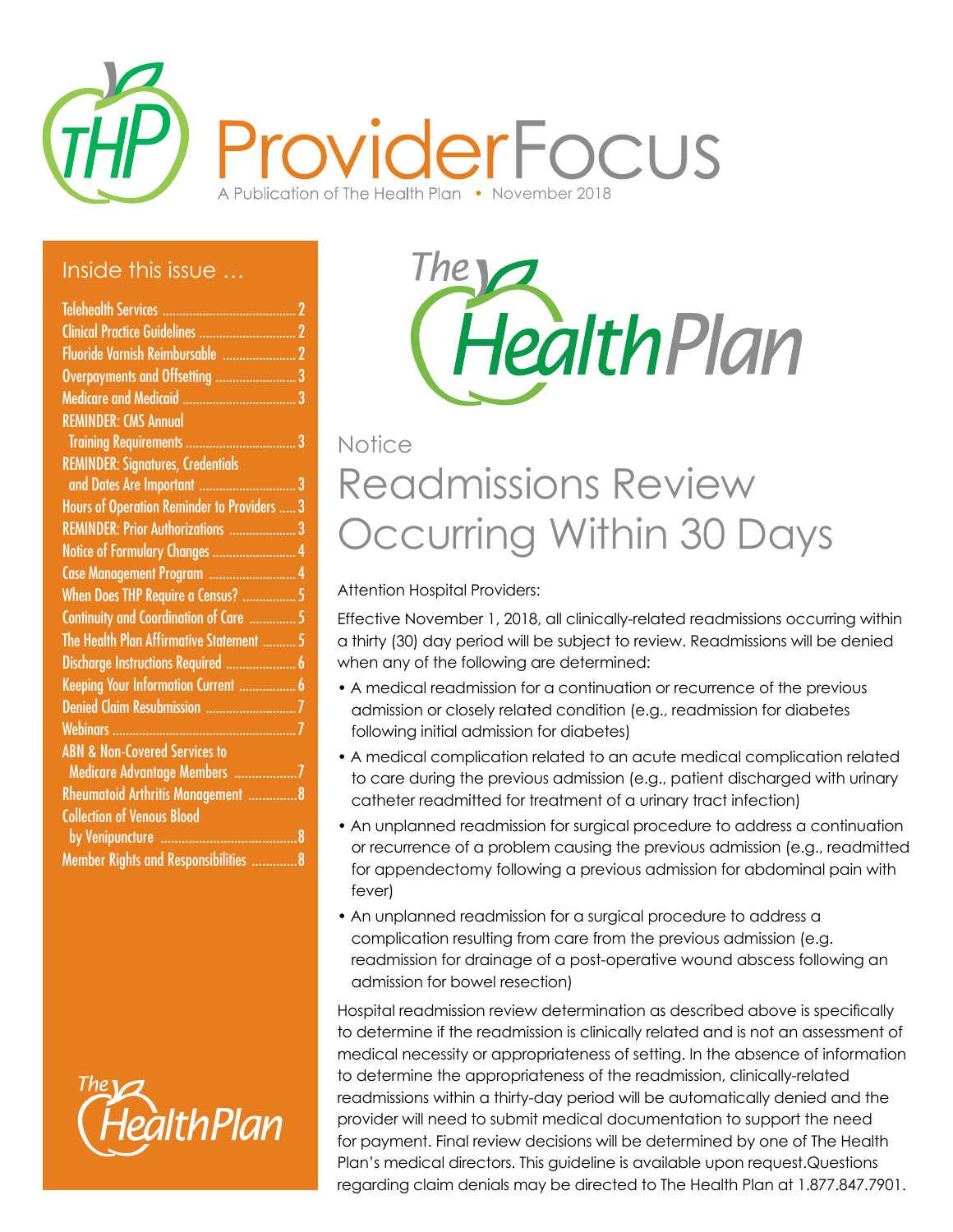# Telehealth Services

Access to Healthcare

Effective August 28, 2018, preauthorization is no longer needed for telehealth services. The Health Plan follows Medicare criteria for telehealth services for all lines of business, with the exception of our WV Medicaid product line which adheres to WV BMS policies.

Telehealth services will be paid to behavioral health practitioners/providers when face-to-face services are not feasible. A need for telehealth services must be demonstrated. Examples of this need include, but are not limited to geographic restrictions, financial difficulties, limited mobility, transportation issues and limited access to service.

Telehealth services must be conducted through the use of an interactive audio and video

telecommunications system that permits real-time communications between the practitioners/providers at a distant site and the member at the originating site. The telecommunication equipment must adequately complete all necessary components to document the level of service for the CPT or HCPCS codes to be billed. The equipment utilized must be HIPAA compliant and meet current Medicare and WV Medicaid standards.

# Clinical Practice Guidelines Available Online

The Health Plan and participating practitioners review and update the preventive health guidelines and clinical practice guidelines. We encourage you to use these guidelines as a reference tool to assist in planning your patients' care. To help make the information more accessible and convenient for you, we've posted a

complete set of guidelines online. Just visit [healthplan.org/providers/quality-measures](http://healthplan.org/providers/quality-measures) to view standards, guidelines and program descriptions for quality improvement, disease management and behavioral health practice guidelines.

### Fluoride Varnish Reimbursable Medicaid Members



Fluoride varnish is reimbursable for both medical and dental providers when administered to THP Medicaid members. Fluoride varnish may be billed two times per year for each type of provider for a total of four fluoride varnish treatments per year per member. The patient must be less than 21 years old. The procedure code may only be billed once within a six month period per medical and dental provider.

**Medical Providers** that apply fluoride varnish would bill procedure code 99188. Varnish must be applied during the time of a well-child visit or health screening. An oral health risk assessment should be conducted prior to application of the varnish.

**Dental Providers** applying fluoride varnish should bill procedure code D1206. The varnish should be applied during a dental visit.

When dentists apply a topical application of fluoride (this excludes fluoride varnish) they would bill procedure code D1208. Procedure code D1206 may not be billed in conjunction with procedure code D1208.

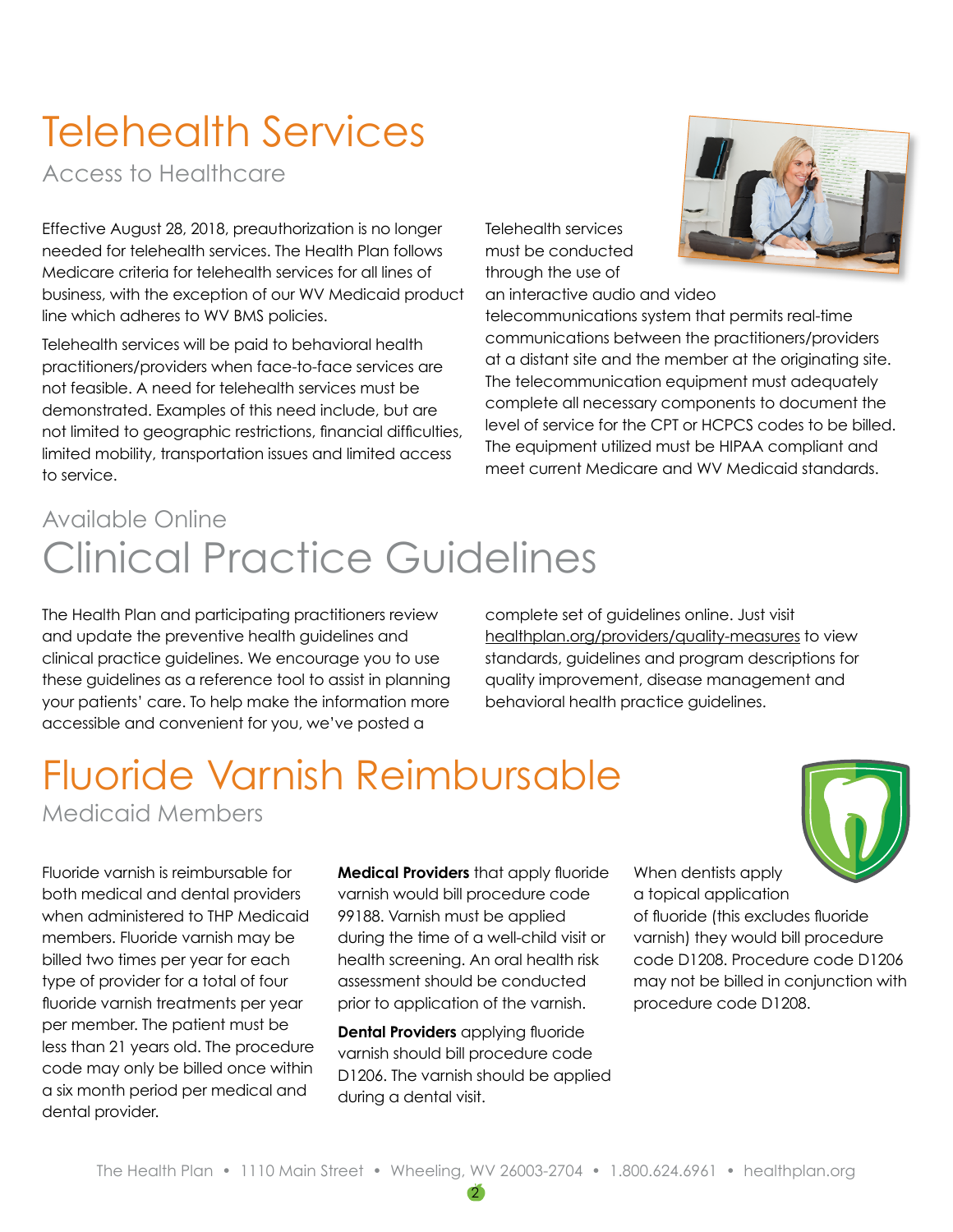### Overpayments & Offsetting Resolutions Appeals and Recouping Overpayments

Overpayments can be identified by either the provider or The Health Plan. Providers who identify an overpayment can submit a refund check with an explanation of the refund/payment to The Health Plan or call our Funds Recovery Department at 1.800.624.6961 to speak with a representative to approve a recoupment from any future payments to the provider.

If The Health Plan identifies an overpayment, the provider will be informed of any overpayments or other payments owed within 365 days of the date of the claim payment or within the timeframe noted in your provider agreement. You will have 40 days to notify us

of your intent to pay or appeal the overpayment determination. If you have not refunded us within 40 days, we will offset the recovery amounts identified in the initial notification against your next payment voucher, or in accordance with the terms of your provider agreement unless an appeal or refund is received. Resolution of appeals and collection of overpayments subject to appeal will be conducted in accordance with your provider agreement or applicable state law. Payments should be sent to:

The Health Plan Attn: Funds Recovery Department 1110 Main Street Wheeling, WV 26003

# Medicare and Medicaid

Low Income Medicare Beneficiaries

The QMB (Qualified Medicare Beneficiary) Program is a Medicaid benefit that pays Medicare premiums and cost sharing for certain lowincome Medicare beneficiaries. Federal law prohibits Medicare providers from collecting Medicare Part A and Part B coinsurance, copayments and deductibles from those enrolled in the QMB Program, including those enrolled in Medicare Advantage and other Part C Plans. If you are a PCP, THP has coded your patient rosters with a symbol to help you identify which of your patients meet this income level. Patient rosters are available on our secure provider portal located at [healthplan.org/](http://healthplan.org/providers) [providers](http://healthplan.org/providers).

Refer to CMS MedLearn Matters article for further guidance: [https://](https://www.cms.gov/Outreach-and-Education/Medicare-Learning-Network-MLN/MLNMattersARticles/downloads/SE1128.pdf) [cms.gov/Outreach-and-Education/](https://www.cms.gov/Outreach-and-Education/Medicare-Learning-Network-MLN/MLNMattersARticles/downloads/SE1128.pdf) [Medicare-Learning-Network-MLN/](https://www.cms.gov/Outreach-and-Education/Medicare-Learning-Network-MLN/MLNMattersARticles/downloads/SE1128.pdf) [MLNMattersARticles/downloads/](https://www.cms.gov/Outreach-and-Education/Medicare-Learning-Network-MLN/MLNMattersARticles/downloads/SE1128.pdf) [SE1128.pdf](https://www.cms.gov/Outreach-and-Education/Medicare-Learning-Network-MLN/MLNMattersARticles/downloads/SE1128.pdf)

The patient should make the provider aware of their QMB status by showing both their Medicare and Medicaid or QMB card each time they receive care. Patients should not receive a bill for medical care that Medicare covers or be charged for Medicare deductibles, coinsurance and copayments.

#### **REMINDER: CMS Annual Training Requirements**

**Compliance and FWA training should be completed on an annual basis. Training may be completed through your own internal compliance program or by using training documents provided by The Health Plan.**

**Training should be completed within 90 days of the initial hire date or the effective date of contracting and at least annually thereafter.**

**You are required to maintain evidence of training for 10 years. This may be in the form of attestations, training logs or other means.**

### **Hours of Operation Reminder to Providers**

**The Health Plan ensures that practitioners offer hours of operation that are no less (in number or scope) than the hours of operation offered to non-Medicaid or non-Medicare members.**

#### **REMINDER: Prior Authorizations**

**Before transferring patients from facility to facility, prior authorization is required.**

### **REMINDER: Availability and Accessibility**

**Please note that in 2019 THPs appointment availability and after hours accessibility guidelines will apply to both PCPs and specialists.**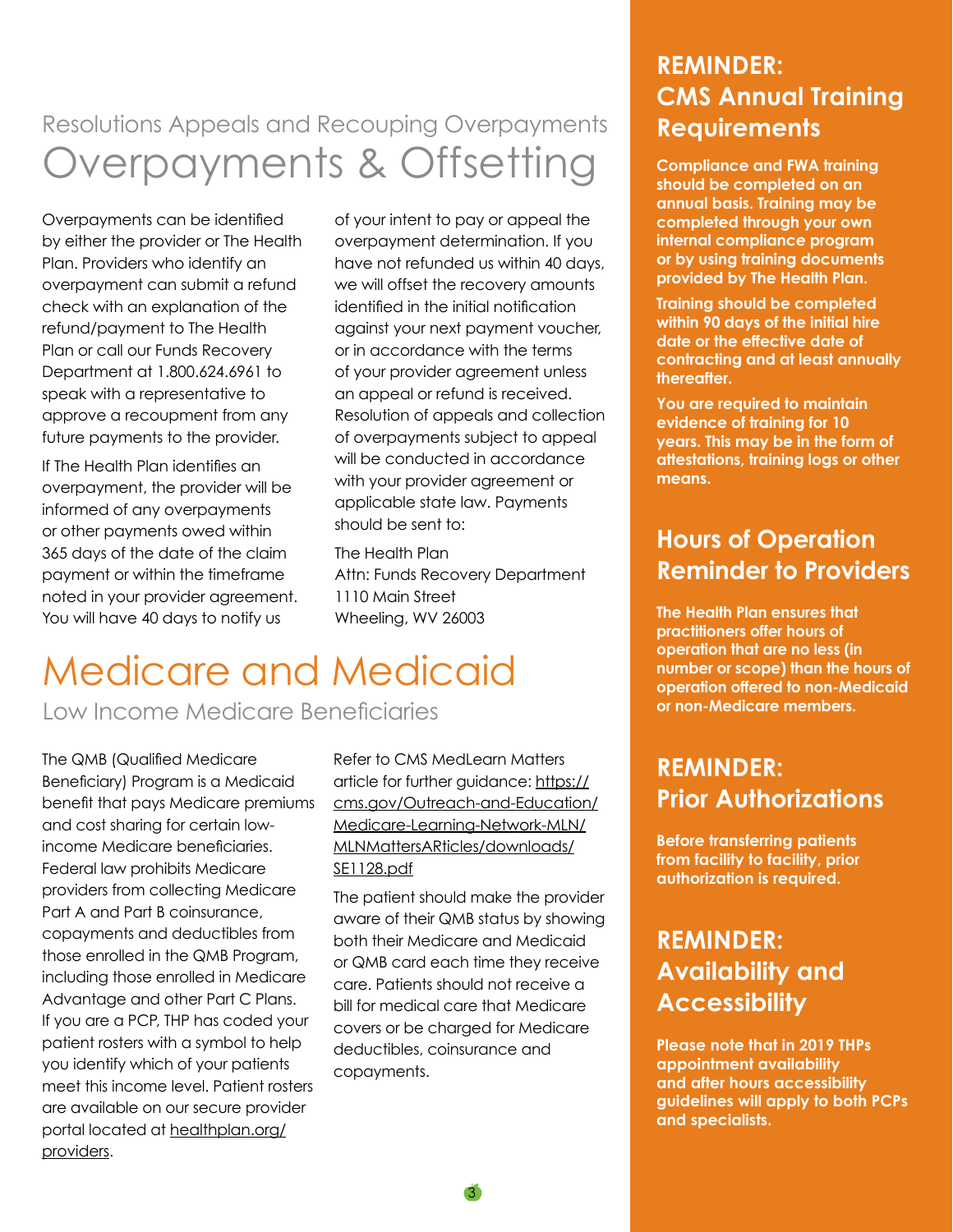## Notice of Formulary Changes Changes Take Effect January 1, 2019



Our formulary is revised annually by an independent national panel of health professionals with the goal of ensuring that patients receive the right drug at right cost. Beginning January 1, 2019 our formulary will exclude 48 new medications which affects approximately less than 0.2% of The Health Plan's overall membership.

The Health Plan will be notifying prescribers and members 60 days prior to formulary changes taking effect so they can take action to avoid paying full price for their medication.

| <b>EXCLUSION MEDICATIONS</b> |                         |                 |                      |             |                         |  |
|------------------------------|-------------------------|-----------------|----------------------|-------------|-------------------------|--|
| Alcortin A                   | Chorionic Gonadortropin | Emadine         | Fml Forte, FML S.O.P | Neupro      | <b>Topicort Spray</b>   |  |
| Alocril                      | Climara Pro             | Embeda          | Humatrope            | Pradaxa     | Verdeso                 |  |
| Alomide                      | Contrave ER             | Extaia          | Lupron Depot-PED     | Pred Mild   | Xadago                  |  |
| Altoprev                     | Cortiform               | Fenoprofen cap. | Mavyret              | Pregnyl     | Xerese                  |  |
| Atripla                      | Duzallo                 | Fenortho        | Maxidex              | Recombinate | Xyntha, Xyntha Solofuse |  |
| <b>Berinert</b>              | Eloctate                | Flarex          | Nalfon               | Savaysa     | Zurampic                |  |
| Brovana                      |                         |                 |                      |             |                         |  |

| <b>PREFERRED TO NON-PREFERRED CHANGES - MEDICATIONS MOVING TO A HIGHER COST SHARING TIER</b> |                      |          |               |                  |                     |  |
|----------------------------------------------------------------------------------------------|----------------------|----------|---------------|------------------|---------------------|--|
| Acthar H.P.                                                                                  | Elelvso              | Lemtrada | Oxsorglen     | <b>Technivie</b> | Viekira, Viekira XR |  |
| Adcirca                                                                                      | 'Emend Powder Packet | Lucentis | Potiga        | lemazepam        | <b>VPRIV</b>        |  |
| Arcalyst                                                                                     | Gardasil             | Natazia  | Renflexis     | Vaata vial       | Lavesca             |  |
| Cervarix                                                                                     | Inflectra            | Uxazepam | Sivextro vial | Ventavis         | Zostavax            |  |

#### *Brand-for-Generic Substitution*

| Dispensing branded medications in situations where the generic equivalent is more expensive. |                               |                |                         |  |  |
|----------------------------------------------------------------------------------------------|-------------------------------|----------------|-------------------------|--|--|
| Covered brands                                                                               | Excluded generic              | Covered brands | <b>Excluded generic</b> |  |  |
| Adderall Xr                                                                                  | Dextroamphetamine/amphetamine | Lialda         | mesalamine              |  |  |
| Concerta                                                                                     | Methylphenidate ER            | Welchol        | Colesevelam hcl         |  |  |
| Estrace $0.01\%$                                                                             | Estradiol 0.01%               | <b>Uceris</b>  | Budesonide              |  |  |

# Case Management Program

Here to Help

The Health Plan has a team of registered nurse case managers who coordinate health care services for members with catastrophic illnesses, injuries or behavioral health problems. If you have a patient you believe would benefit from the case management program, contact our Medical Department at at 1.800.624.6961, ext. 7644 or 7643 or Behavioral Health Services Department at 1.877.221.9295.

The Health Plan's website, [healthplan.org](http://healthplan.org) provides detailed information about our case management program, Behavioral Health Services Department, and even provides an online Physician Case Management Referral Form to easily refer one of your patients.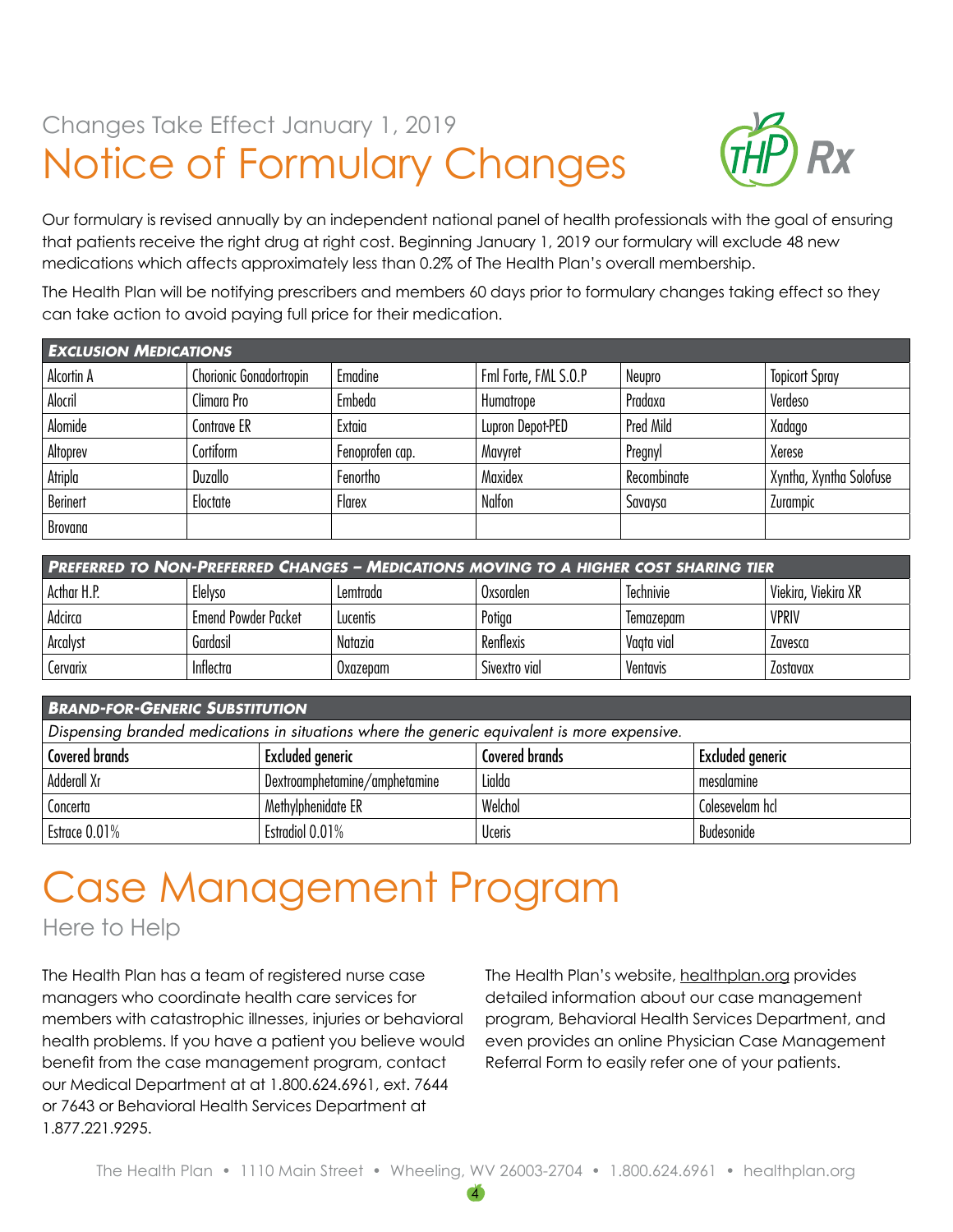## When Does THP Require a Census? Important Information for Processing Claims

The Health Plan assigns a census number for the following medical services:

- all in-network and out-of-network/ out-of-area elective and urgent/ emergent inpatient admissions to a hospital
- skilled nursing facility
- rehabilitation inpatient care
- acute care
- long-term acute care facility (LTACF).

Notification of urgent/emergent inpatient admissions is expected within 48 hours to in-network facilities. Notification is available 24/7 by calling 1.800.304.9101 or faxing 1.888.329.8471 for medical services.

A census number is assigned for the following behavioral health services:

- all in-network and out-of-network/ out-of-area behavioral health elective and urgent/emergent inpatient admissions to a hospital
- substance abuse rehabilitation center
- crisis stabilization unit (CSU) observation
- intensive outpatient program (IOP) for non-governmental programs and partial hospitalization.

Notification of urgent/emergent inpatient admissions is expected within 48 hours to in-network facilities. Notification is available 24/7 by calling 1.877.221.9295, faxing 1.866.616.6255 or via

the secure provider portal at [myplan.healthplan.org/Forms/](http://myplan.healthplan.org/Forms/AdmissionReviewInformation) [AdmissionReviewInformation](http://myplan.healthplan.org/Forms/AdmissionReviewInformation).

When admission demographics and clinicals are received, the hospital will then be given a census number. The census number is different than the pre-authorization number.

Claims cannot be processed if there is no census on file for ALL elective admissions including those that were pre-authorized.

**The Health Plan requires the following discharge information: date, followup care and medications. Failure to obtain a census number and providing discharge information will result in a denied claim.**

## Continuity and Coordination of Care Between Behavioral Health Care and Primary Care Practitioners

Continuity and coordination of care between behavioral and physical health care providers is an important aspect in the delivery of quality health care. All federal and state confidentiality laws must be followed. The Health Plan expects that this information be shared accordingly and recognizes the right to keep progress

notes private. The Health Plan also understands that there are special situations where information cannot be shared. More information on continuity of care, including a consultation sheet is available on The Health Plan's website for use in facilitating this communication at [healthplan.org.](http://healthplan.org)

## The Health Plan Affirmative Statement Regarding Incentives August 2018

5

The Health Plan bases its decision-making for coverage of healthcare services on medical appropriateness utilizing nationally-recognized criteria. Incentives are not offered to providers or employees of The Health Plan involved in the review process for issuing non-authorization nor does The Health Plan specifically reward, hire, promote,

or terminate practitioners or other individuals for issuing denials of coverage. Also, no incentives are given that foster inappropriate under-utilization by the provider, nor does The Health Plan condone under-utilization, nor inappropriate restrictions of healthcare services.

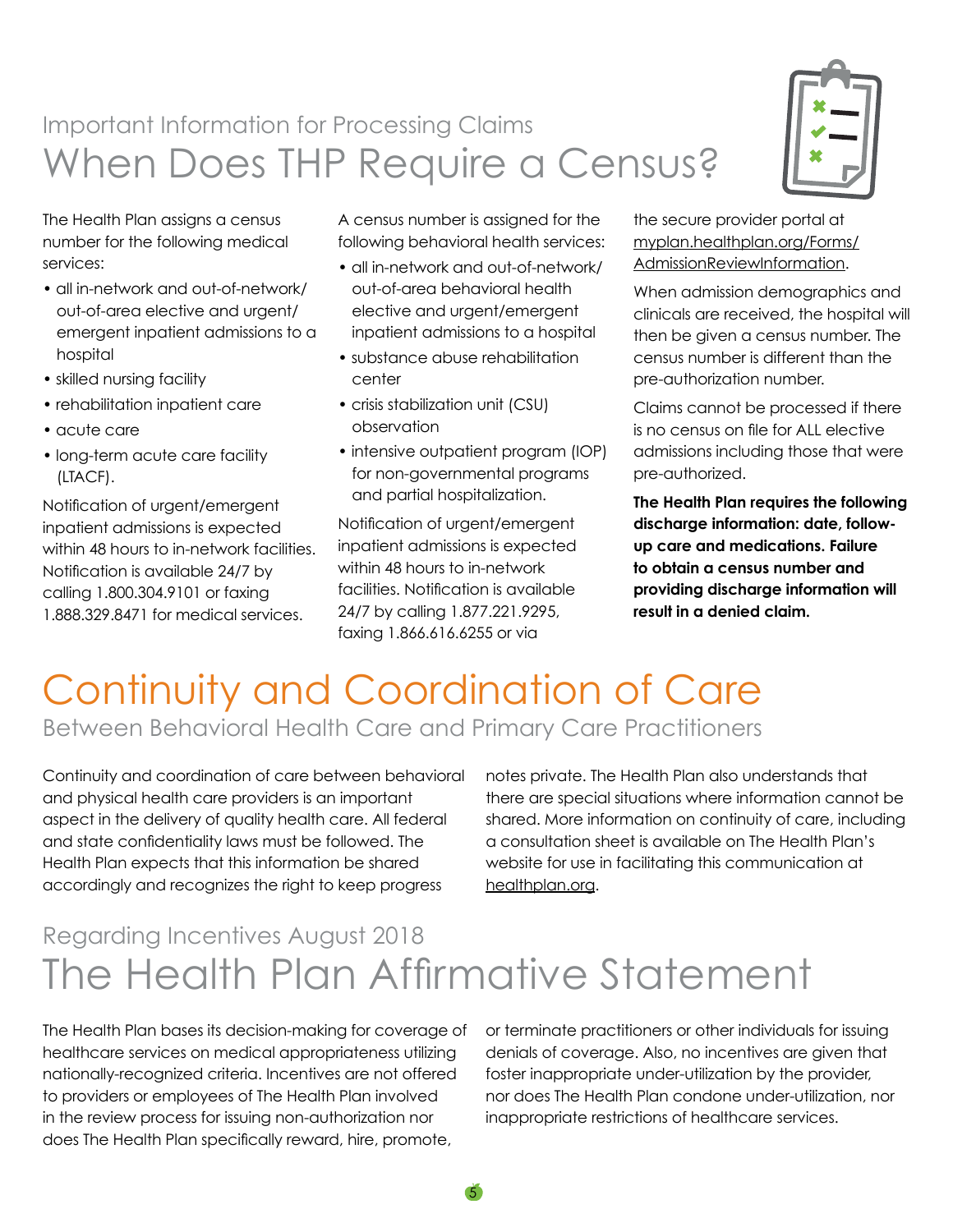## Discharge Instructions Required Preventing Readmission

The Health Plan coordinates post-discharge care for members after an inpatient admission. In an effort to enhance this care and prevent readmission, The Health Plan requires that a facility's discharge instructions are provided to both the member and The Health Plan.

The goal is not to inconvenience the facility, but rather to help reinforce treatment plans, assist with medication reconciliation and act as the member's liaison, which are high priorities from all care perspectives.

Please assist The Health Plan nurse navigators when they reach out during the inpatient stay or immediately following discharge to request the member's discharge instructions. Discharge instructions may be faxed to Attention: Hospital Review at 330.830.4397. Be sure to include the member/patient's census number in the subject line of the fax cover page.

# Keeping Your Information Current

Important Reminder

In the electronic age of direct deposit, electronic remittance advices and electronic claims submissions, it's important to notify The Health Plan of any changes to ensure you receive this information. Please be sure to notify us of any changes, such as a change in your physical location, telephone number, back up coverage, hospital affiliation and practice restrictions. All of this information is gathered in order to provide the most current information to our members in the form of directories, whether they are electronic or paper.

To ensure you are correctly listed in our directories, please take a minute to follow these simple steps and check the information:

- 1. Visit our website, [healthplan.org](http://healthplan.org)
- 2. Select Find a Provider
- 3. Under Commercial Member, click "search online"
- 4. Under "Step 1," enter your last name only,
- 5. Under "Step 2" select "All" and click "search."
- 6. Click on your practice/facility's name to view full details. Review all information to verify that it is still current.

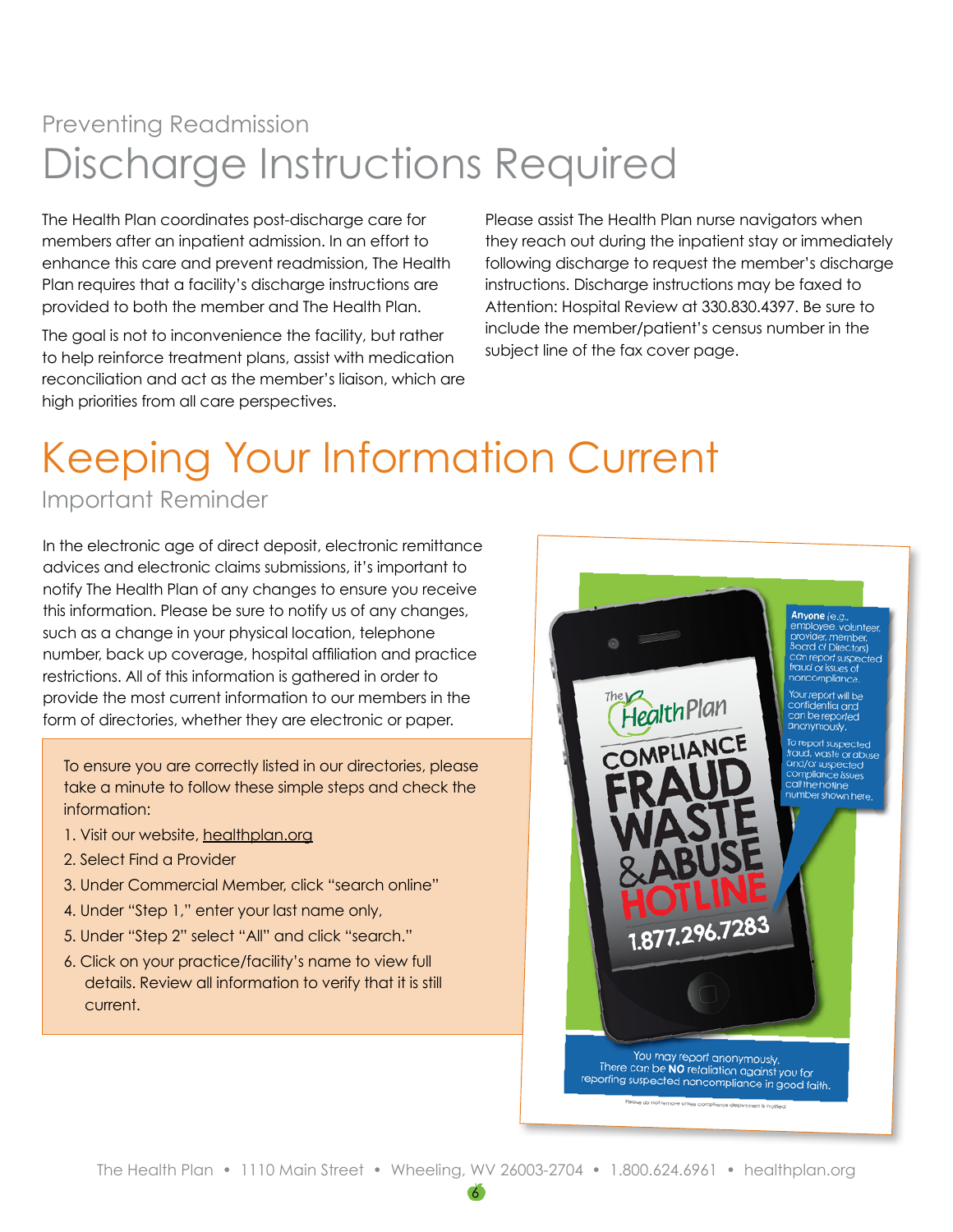## Denied Claim Resubmission Resubmitting Electronic or Paper Claims

You may resubmit a claim either on paper or electronically through your clearinghouse. When resubmitting a claim on paper, please include the following:

- A completed new CMS 1500 form
- Attach a copy of the payment voucher with the member circled or underlined that you are resubmitting a claim for
- A clear explanation and/or additional documentation as to why the claim is being resubmitted
- Indicate on the claim form "corrected claim" or "resubmitted claim"

Mail corrected paper claims to: The Health Plan 1110 Main Street Wheeling, WV 26003

# **Webinars**

#### *Introduction to The Health Plan Recorded Webinar*

New providers or those who would want a refresher course may view a recorded webinar on an



Introduction to The Health Plan by copying and pasting this link into your web browser: [https://](https://attendee.gotowebinar.com/recording/8140642648643834371)

[attendee.gotowebinar.com/](https://attendee.gotowebinar.com/recording/8140642648643834371) [recording/8140642648643834371](https://attendee.gotowebinar.com/recording/8140642648643834371) To resubmit a claim electronically through a clearinghouse:

- Use Reason code "6" in claim information 2300 Loop Segment CLM05 to indicate a corrected claim
- Use "7" in claim information 2300 Loop Segment CLM05 to indicate a replacement claim.
- If you wish to void a claim, use "8" in claim information 2300 Loop Segment CLM05
- Please Indicate the original claim number in the free text field

Failure to follow the resubmission guidelines could result in a claim being denied as a duplicate

If you have questions, please contact Provider Relations at 1.877.847.7901 for assistance on why a claim denied and how to resubmit your claim.

#### *RFTS Recorded Webinar*

Are you a Right From The Start (RFTS) provider? You can view a webinar on RFTS-covered services and billing limits by copying and pasting this link into your web browser: [https://](https://attendee.gotowebinar.com/recording/2442569872737248515) [attendee.gotowebinar.com/](https://attendee.gotowebinar.com/recording/2442569872737248515) [recording/2442569872737248515](https://attendee.gotowebinar.com/recording/2442569872737248515). A list of Frequently Asked Questions (FAQs) may be accessed on The Health Plan's website at [https://](https://myplan.healthplan.org/Account/Login) [myplan.healthplan.org/Account/](https://myplan.healthplan.org/Account/Login) [Login](https://myplan.healthplan.org/Account/Login).

7

#### **REMINDER: Signatures, Credentials and Dates Are Important**

**Each entry in the patient's medical record requires the acceptable signature, including credentials and the date of the person writing the note.**



#### **ABN & Non-Covered Services to Medicare Advantage Members**

**As a reminder, Advance Beneficiary Notice of Noncoverage (ABN) forms may not be used for Medicare Advantage members to collect payment for noncovered services from the member.**

#### **Reminder: Patient Care**

**To avoid errors in patient care, medication reconciliation is required within 30 days of an inpatient admission.**

**Also, all specialists are held to the same standard for coordination of care with a member's PCP.**